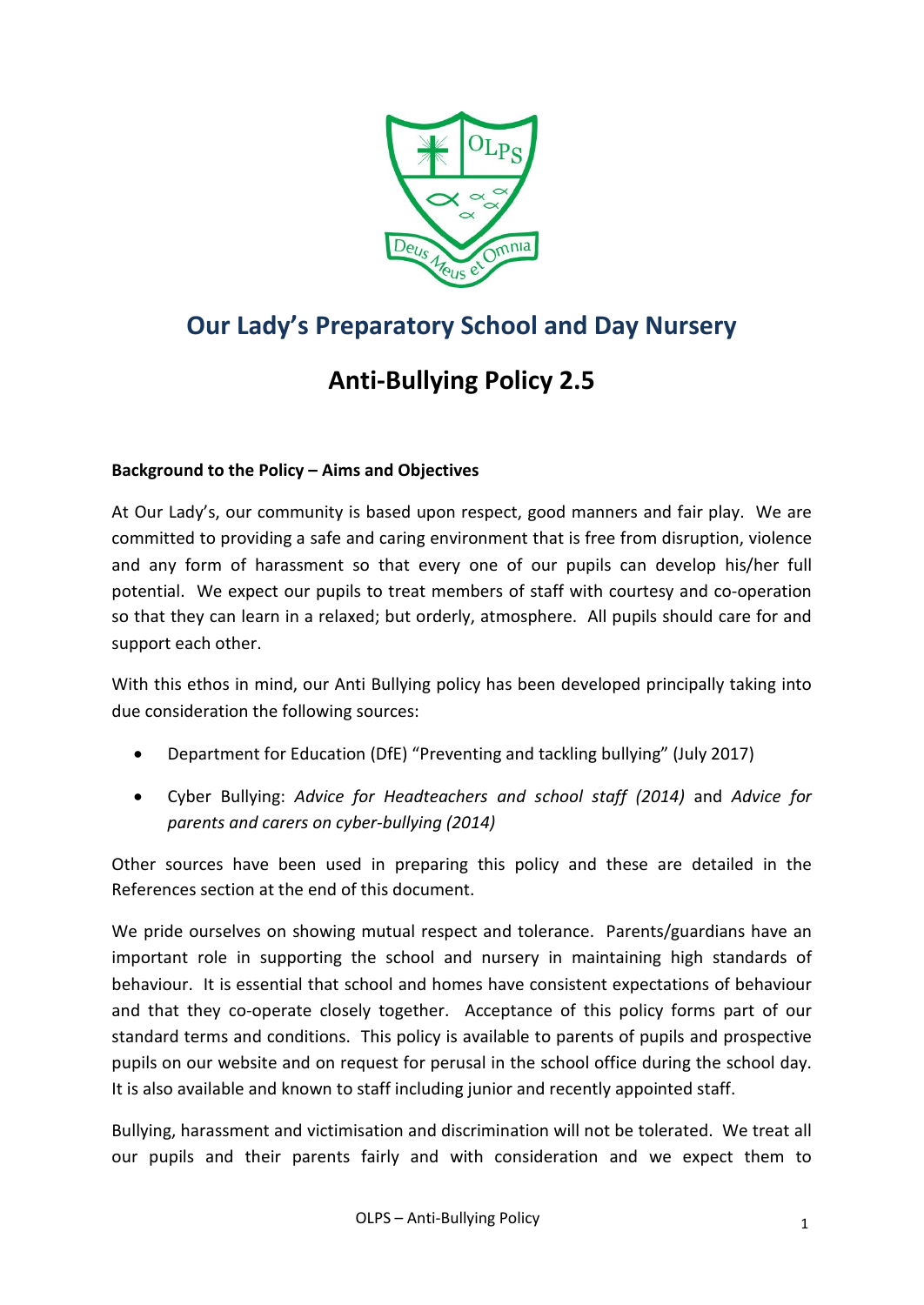reciprocate towards each other, the staff and the school. Any form of bullying is unacceptable and both parents and children know that the school and nursery has a zero tolerance to it. This policy applies to all pupils in the school, including those in the Early Years Foundation Stage.

#### **Definitions of Bullying**

The following definitions of bullying are helpful in understanding the central tenets of our Anti-Bullying Policy:

"Bullying may be defined as: *Behaviour by an individual or group, usually repeated over time, that intentionally hurts another individual or group, either physically or emotionally*". (Source DfE "Preventing and tackling bullying"). However, bullying can be recognised as a 'one-off event' in certain circumstances.

Bullying is a "wilful and conscious desire to hurt, threaten or frighten someone else" (Tattum & Herbert, 1990).

Bullying is "Behaviour by an individual or a group, usually repeated over time, that intentionally hurts another individual either physically or emotionally".

As the above definitions attest, bullying is the intentional hurting, harming or humiliating of another person by physical (including sexual), verbal (including email, chat room and SMS messages), and emotional means (by excluding, tormenting or spreading malicious rumours). It can involve manipulating a third party to tease or torment someone. It can involve complicity that falls short of direct participation. Bullying is often hidden and subtle but can also be overt and intimidatory.

Bullying may involve actions or comments that are racist, sexual or sexist, homophobic, which focus on religion, cultural background, health conditions, disabilities or other physical attributes (such as hair colour or body shape). Bullying can happen anywhere and at any time and can involve everyone - pupils, other young people, staff and parents.

## **Cyber-bullying**

Bill Belsey, [\(http://www.cyberbullying.org/\)](http://www.cyberbullying.org/) defined this relatively modern and particularly intrusive phenomenon in the following way:

*"Cyberbullying involves the use of information and communication technologies to support deliberate, repeated, and hostile behaviour by an individual or group that is intended to harm others."* 

Cyber-bullying is the use of various forms of technology, particularly mobile or smartphones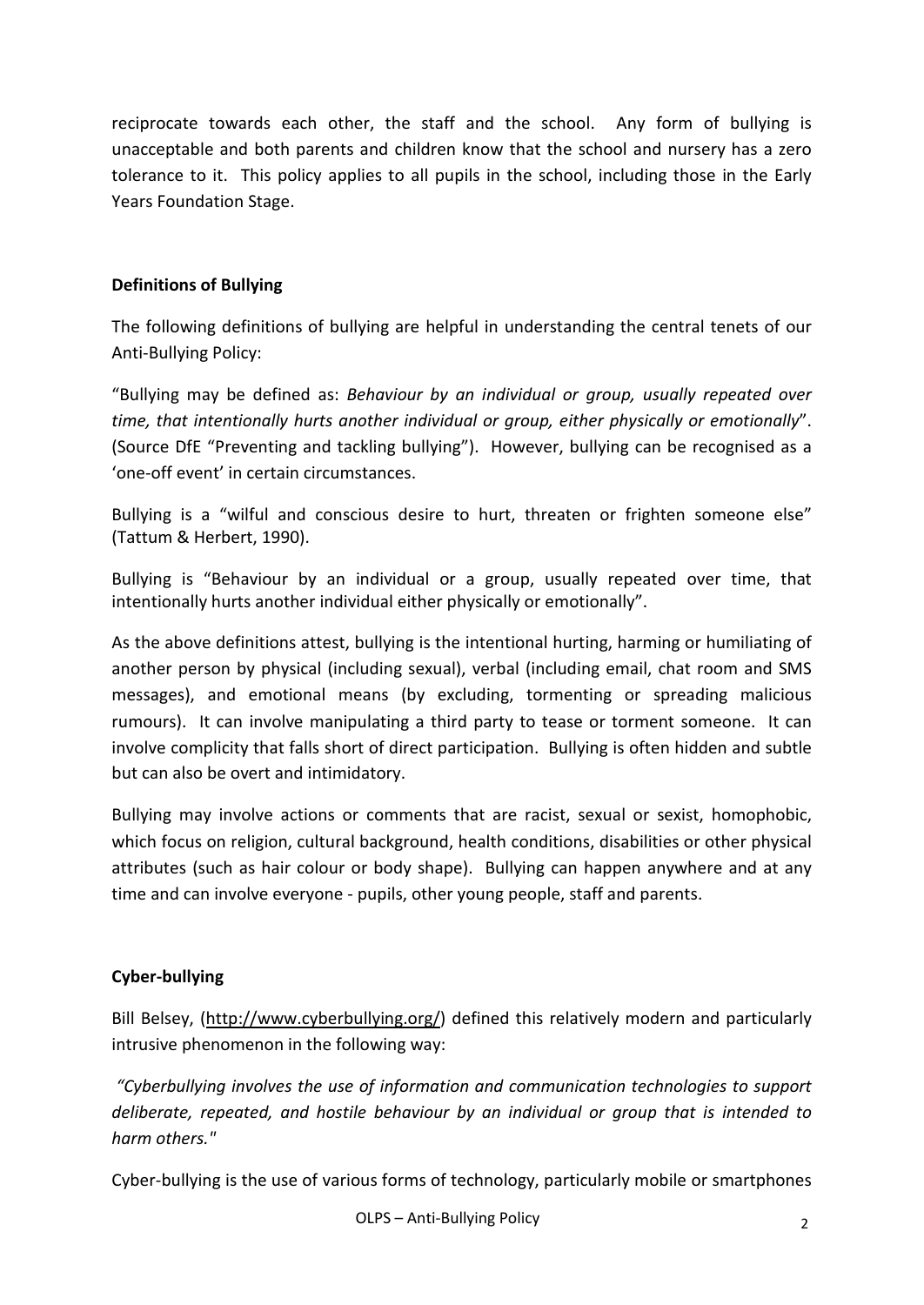and the Internet to seek to deliberately upset or even harm another person. It can be an extension of face-to-face bullying providing the bully with another route to harassing their target or cyber-bullying can exist as its own form of bullying, given it can subvert geographical and other barriers. Cyber-bullying can take the form of one or more of the following:

- threats and intimidation
- harassment or 'cyber stalking'
- vilification, defamation, exclusion or peer rejection
- impersonation
- unauthorised publication of private information or images and manipulation.

Cyber-bullying can occur on social networking websites (such as Twitter, Facebook, Snapchat, Bebo and MySpace), by email and by means of instant messaging (IM) services. This can occur on laptops and desktop computers, but also via tablets and mobile/smartphones, which can be used for SMS / instant messages and as cameras.

Please see below for the School's response to Bullying (which includes cyber-bullying and bullying on the basis of protected characteristics).

## **The School's Response to Bullying**

At Our Lady's, we always treat bullying, including allegations of bullying, very seriously, especially in regard to protected characteristics. It conflicts sharply with the school's policy on equal opportunities, as well as with its social and moral principles. Bullying can be so serious that it causes psychological damage, eating disorders, self-harm and even suicide, and, whilst bullying is not a specific criminal offence, there are criminal laws that apply to harassment and threatening behaviour. Bullying may be considered as a child protection concern when there is reasonable cause to believe that a child is suffering or likely to suffer significant harm.

The School will adopt a zero-tolerance approach to any bullying and cyber bullying issues, that all staff will challenge any abusive behaviour between peers that comes to their notice and will report on to the DSL immediately any issues of this nature. Please see the Safeguarding Policy for further details about dealing with peer-on peer abuse.

The school is conscious that children with special educational needs (SEN) and disabilities are a diverse population, potentially with a wide range of very different needs. For all such children with SEN and disabilities, discrimination based on their needs can be an additional challenge, as they may: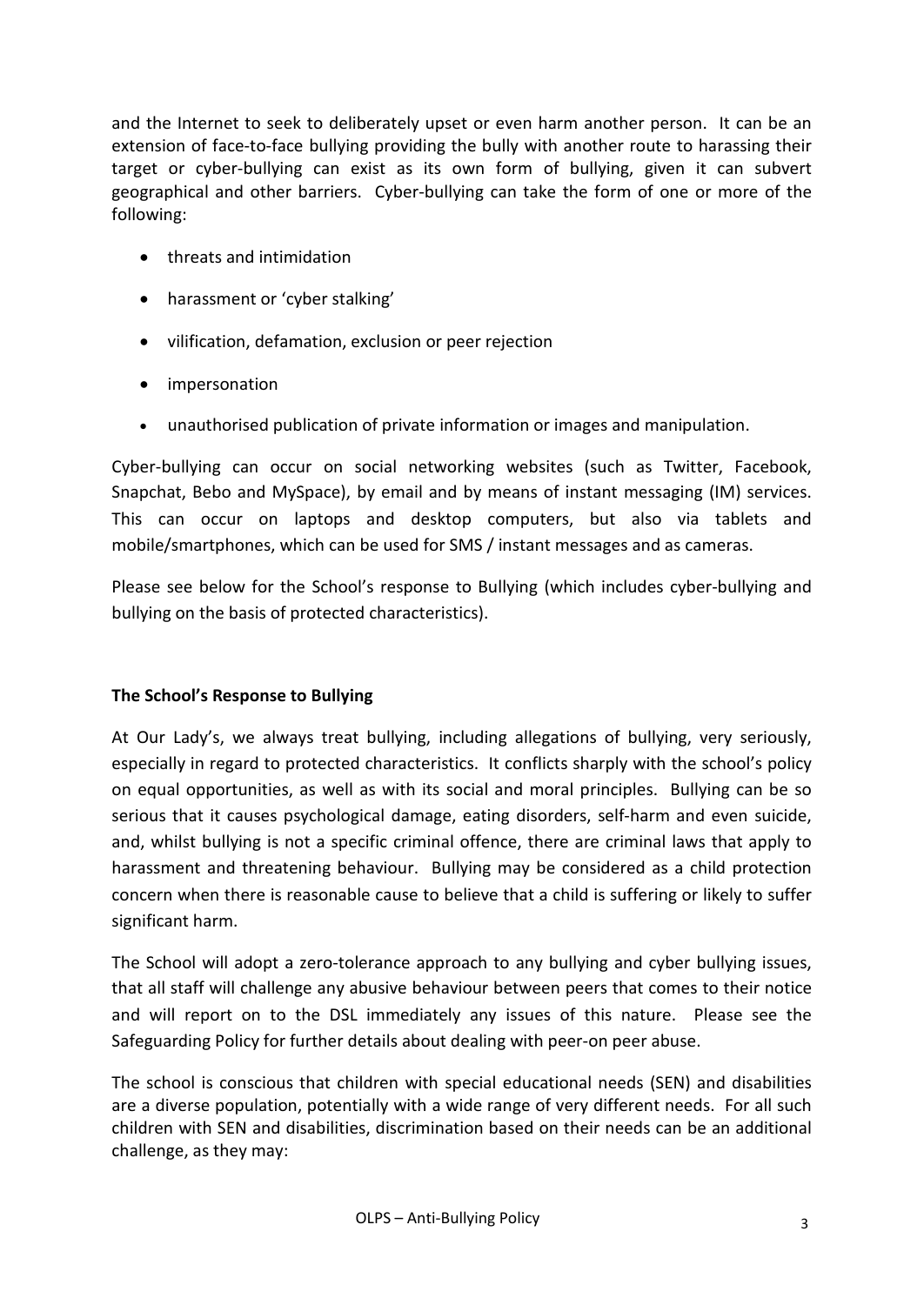- be adversely affected by poor attitudes to disability and perceptions of being different;
- potentially find it harder to resist bullying;
- not necessarily understand that what is happening is actually bullying;
- find it difficult to tell adults about bullying.

#### **Recognising the signs of Bullying**

Changes in behaviour that may indicate that a pupil is being bullied include:

- Unwillingness to attend or return to school
- Displays of excessive anxiety, becoming withdrawn or unusually quiet
- Failure to produce work, or producing unusually bad work, or work that appears to have been copied, interfered with or spoilt by others
- Books, bags and other belongings suddenly go missing or are damaged
- Change to established existing habits (e.g. giving up music lessons, change to accent or vocabulary)
- Diminished levels of self-confidence
- Frequent visits to the School office with symptoms such as stomach pains, headaches
- Unexplained cuts and bruises
- Frequent absence, erratic attendance, late arrival to class
- Choosing the company of adults
- Displaying repressed body language and poor eye contact
- Difficulty in sleeping, experiences nightmares
- Talking of running away or suicide

Although there may be other causes for some of the above symptoms, a repetition of or a combination of these possible signs of bullying should always be investigated by parents and teachers.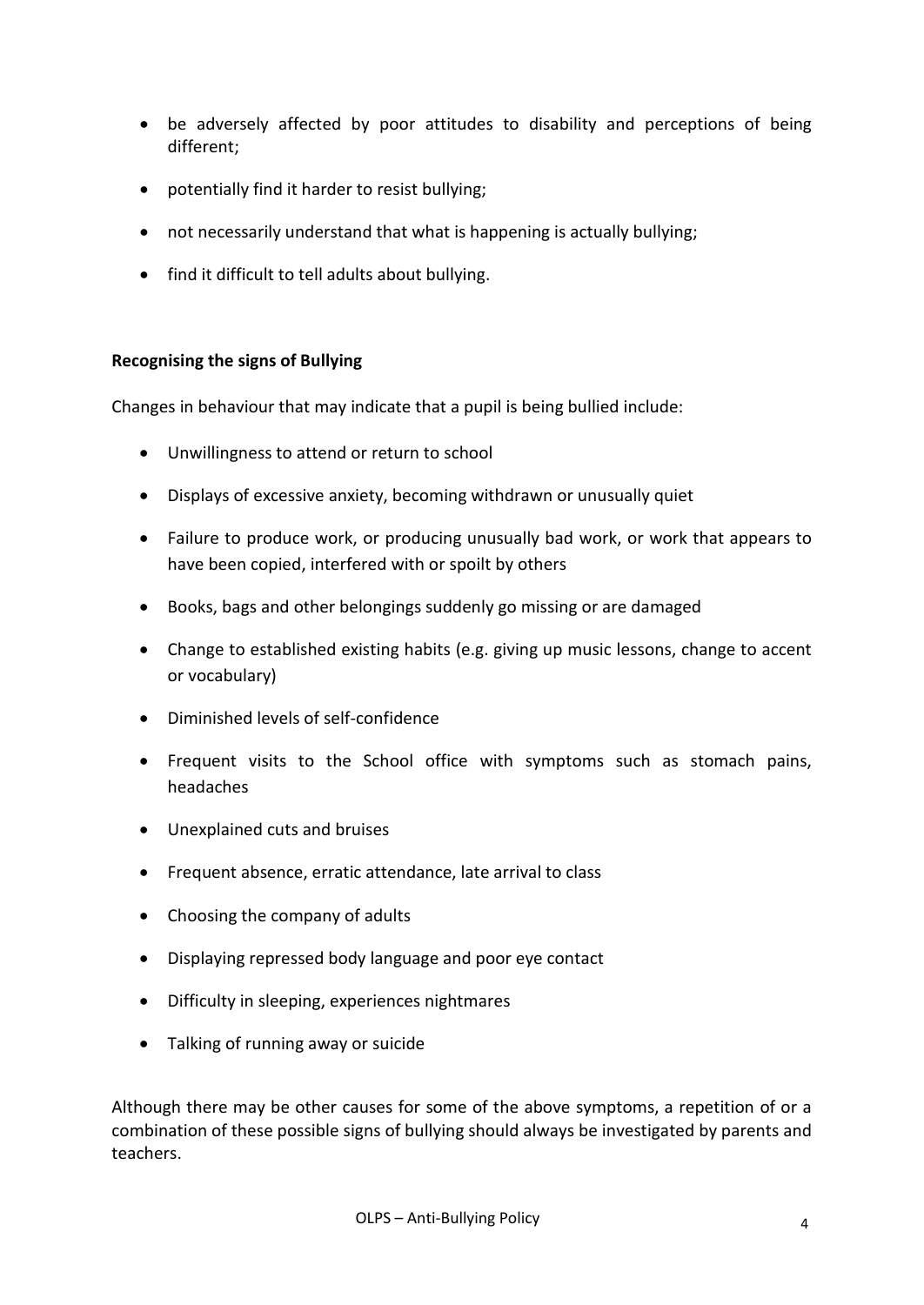#### **Preventative Measures**

We take the following preventative measures in order to ensure that bullying does not become a problem.

- All new pupils, including our youngest children are briefed thoroughly on the school's expected standards of behaviour. They are told what to do if they encounter bullying, which is to tell a teacher or another trusted adult or tell their parents who will in turn inform the school. We guarantee that whistle-blowers who act in good faith will not be penalised and will be fully supported.
- All new members of staff are given guidance on the school's anti-bullying policy and in how to react to allegations of bullying in the school. They are required to read the school's policy as part of their induction. We use appropriate assemblies to explain the school policy on bullying. Our PSHCEE and circle time give pupils an awareness of their social and moral responsibilities as they progress through the school - to enforce the message about community involvement and taking care of each other.
- Other lessons, particularly religious education (RE), personal, social, health and economic education (PSHCEE), English and drama highlight the issue of bullying and reinforce this message by teaching and reinforcing moral and spiritual values that show bullying to be unacceptable and by developing social skills.
- Workshops on anti-bullying delivered to school children by visiting companies.
- All our pupils are encouraged to tell a member of staff at once if they know that bullying is taking place. A witness (bystander) should tell a member of staff if they have witnessed a bullying incident.
- All reported incidents are recorded and investigated at once. We always monitor reported incidents and records of any incidents are kept securely in the school office in order that patterns of behaviour can be identified and monitored.
- Pupils are taught that bullying can have serious emotional/physical consequences and that bullying on the basis of protected characteristics is taken particularly seriously.
- Staff are always on duty at times when pupils/children are not in class or their rooms and patrol the school playground, particularly areas where bullying might occur. They are trained to be alert to inappropriate language or behaviour.
- We reserve the right to investigate incidents that take place outside school hours, on school visits and trips and that occur in the vicinity of the school, involving our pupils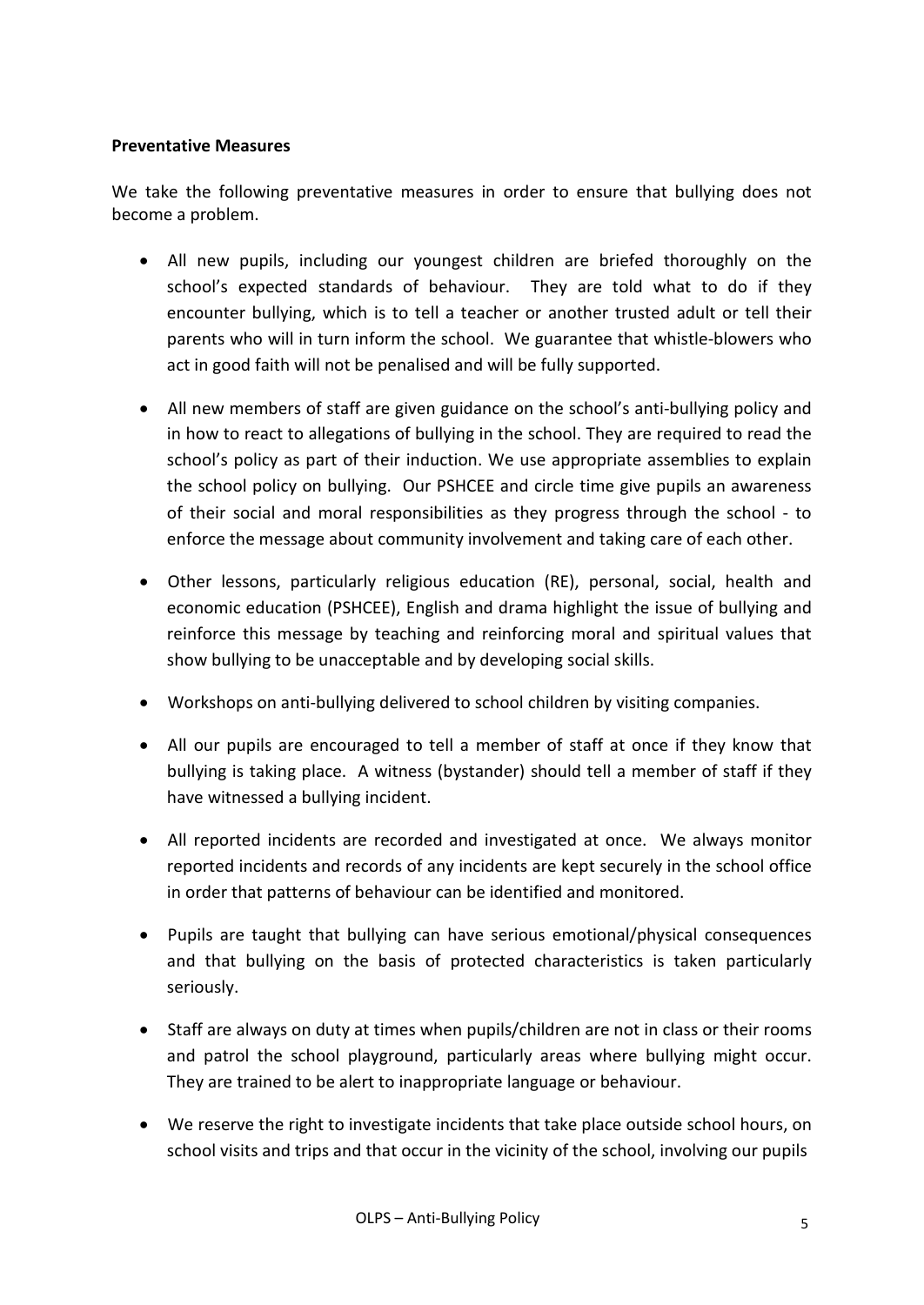- We welcome feedback from parents and guardians on the effectiveness of our preventative measures.
- Staff have access to Educare modules on prevention of bullying (annually).

#### **Additional Preventative Measures in relation to cyber-bullying**

In addition to the preventative measures described above, with respect to cyber-bullying specifically, the school:

- Expects all pupils to adhere to its guidance for the safe use of the internet. Certain sites, including all social media sites, are blocked by our filtering system and staff monitors pupils' Internet use.
- May impose sanctions for the misuse or attempted misuse of the Internet.
- Offers guidance on the safe use of social networking sites and cyber-bullying in PSHEE lessons, which covers blocking, removing contacts from "buddy lists" and sharing personal data.
- Offers guidance on keeping names, addresses, passwords, mobile phone numbers and other personal details safe.
- Does not allow children to bring in mobile phones or tablets unless express permission in granted by a member of the SLT. If permission is granted, phones or tablets are kept by a member of the SLT or the class teacher until the end of the day.
- Provides presentations by IT specialists to pupils' parents on the importance of esafety.

#### **Procedures for dealing with reported bullying**

If an incident of bullying is reported, the following procedures are adopted:

- The member of staff to whom it was reported or who first discovers the situation, will control the situation, reassure and support the pupils/children involved.
- He/she will inform an appropriate member of the SLT as soon as possible.
- The member of staff will calmly explain the range of disciplinary measures that are potentially involved.
- The victim will be interviewed on his/her own and may be asked to write an account of events if appropriate.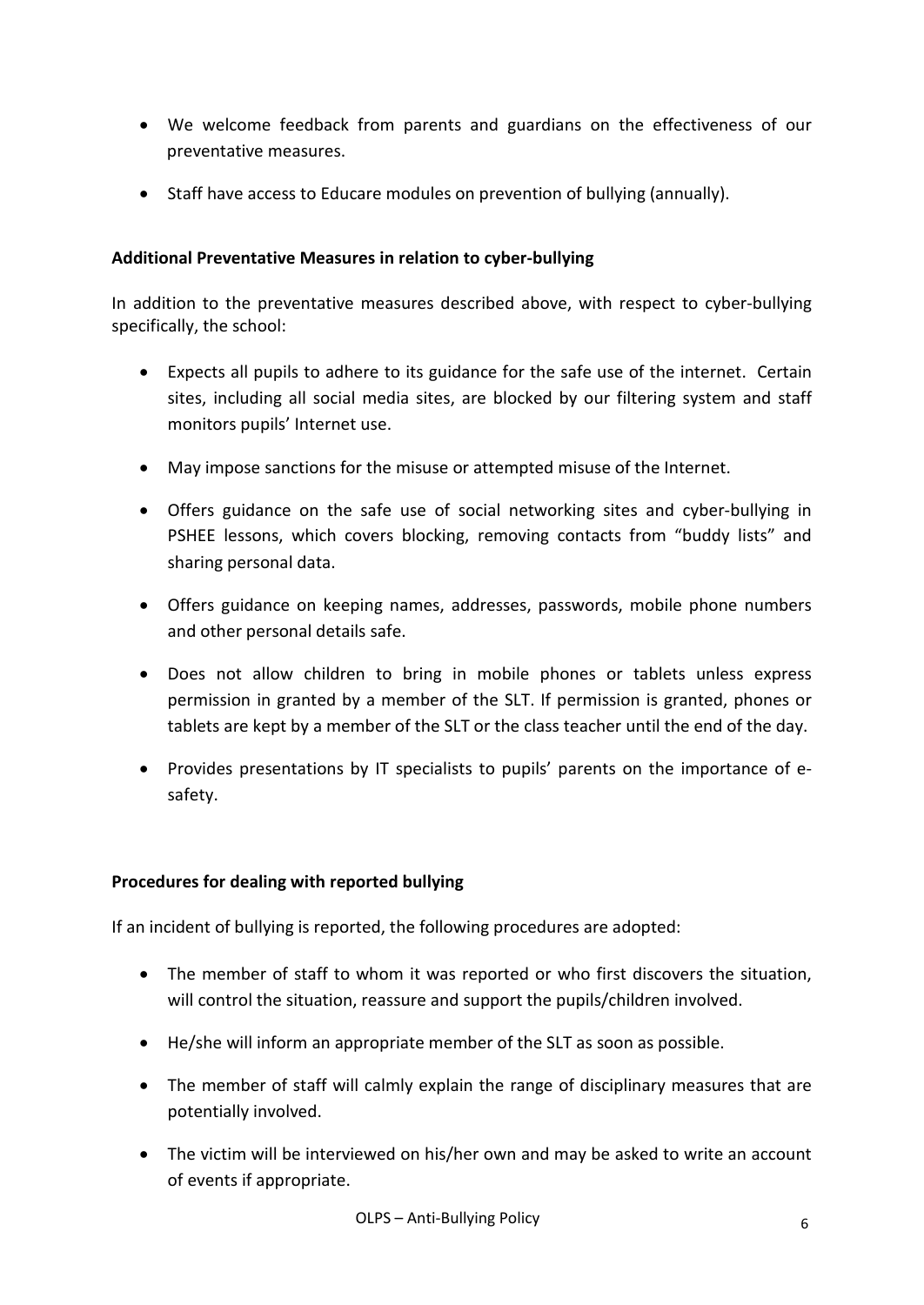- The bully, together with all others who were involved, will be interviewed individually and asked to write (if they are able to) an immediate account of events.
- A record is kept in the Headteacher' office of all incidents of bullying (including allegations), indicating the victims, bullies and outcome. In addition, all incidents of bullying are recorded as incident reports and kept in the pupil file of the accused child, so that the school can evaluate the effectiveness of its approach and enable patterns to be identified.
- The victim will be interviewed at a later stage by a member of the SLT. This will occur separately from the alleged perpetrator. It will be made clear to him/her why revenge is inappropriate. He/she will be offered support to develop a strategy to help him or herself.
- The alleged bully will be interviewed at a later stage by a member of the SLT, separately from the victim, and it will be made clear why his/her behaviour was inappropriate and caused distress. He/she will be offered guidance on modifying his or her behaviour, together with any appropriate disciplinary sanctions as set out in the school's Behaviour Management Policy; for example, detention, withdrawal of privileges or suspension. In particularly serious and/or persistent cases, the bully should expect permanent exclusion.
- The parents/guardians of all parties should be informed and invited into school to discuss the matter. Their support should be sought.
- A way forward, including disciplinary sanctions and counselling, should be agreed.

This should recognise that suitable support is needed both for children who are being bullied and for pupils who bully others, as well as dealing with appropriate disciplinary measures in accordance with the school's Behaviour Management Policy.

- A meeting involving all the parties, with close staff supervision, could be helpful in developing a strategy for all concerned to close the episode.
- A monitoring and review strategy will be put in place.
- In very serious cases and only after the Headteacher has been involved, it may be necessary to make a report to the police or to the social services. However, it is the policy of the school to attempt to resolve such issues internally under the school's own disciplinary procedures, unless the matter is of such gravity that a criminal prosecution is likely. The school may exclude a pupil, either temporarily or permanently, in cases of severe and persistent bullying and in the event that the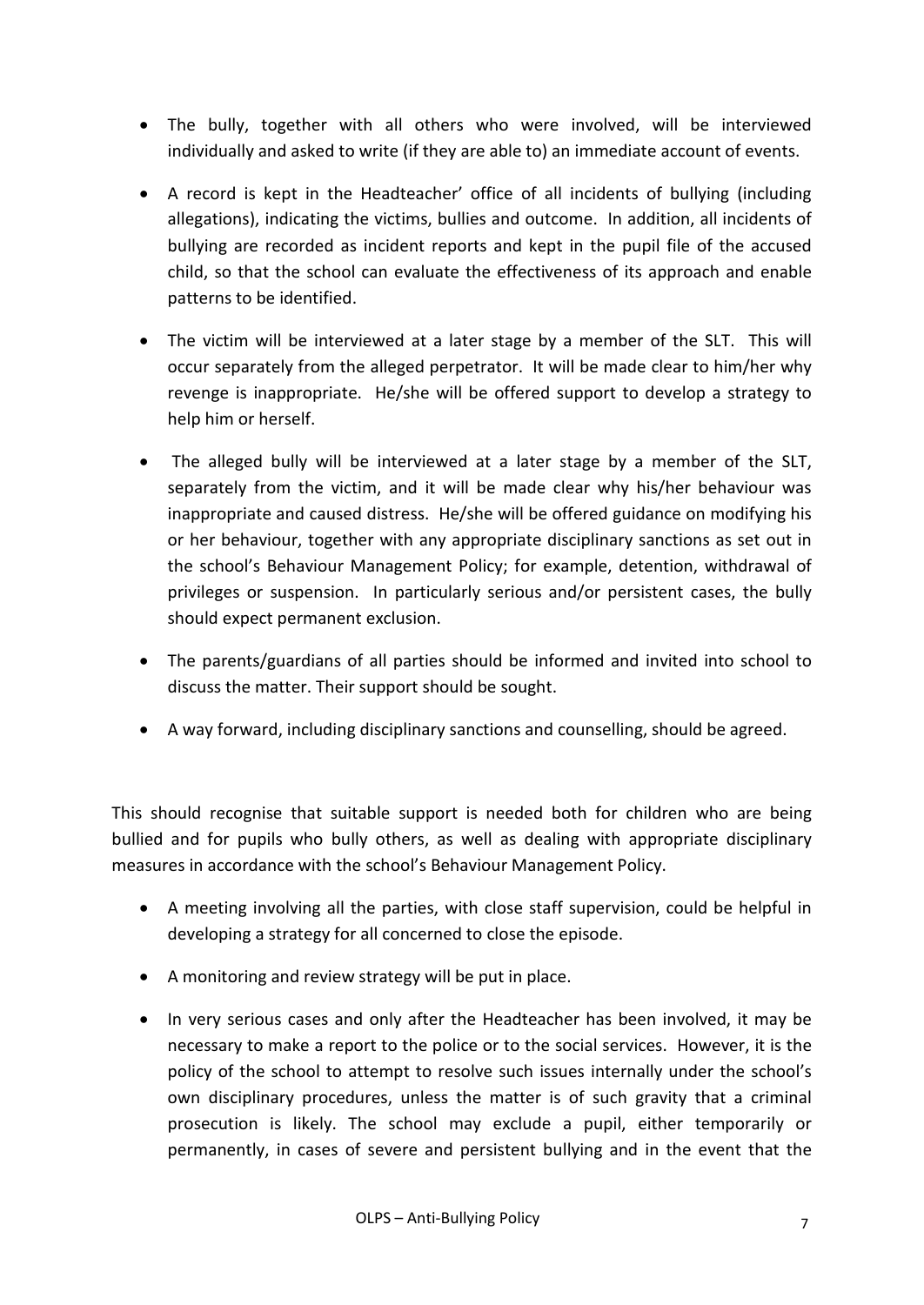support put in place for the bully does not result in the modification of behaviour to an acceptable level.

#### **Early Years Foundation Stage (EYFS) Children**

From babies upwards, our children are encouraged to behave towards each other with kindness and consideration. They have to learn to look after their own possessions and to respect other's possessions. We expect them to be honest, helpful and polite, and to work hard and to listen to others. They should respect everyone and learn to value differences and diversity. The Nursery Manager is in day-to-day charge of the management of behaviour in the Nursery department (with Reception Class being dealt with by the School SLT).

We explain to children why some forms of behaviour are unacceptable and hurtful to others. We rarely need to impose sanctions; but sometimes we may remove a treat for hurtful behaviour. Occasionally, a child may be sent to see the Headteacher, who will explain the inappropriateness of a particular action. However, such instances are rare. Parents are always informed when any sanction or reproof is needed, and in cases of repeated instances of hurtful or inappropriate behaviour, they will be invited into the school to discuss the situation with the Nursery Manager and the Headmaster or Deputy Headmaster and to agree a joint way of addressing such behaviour and dealing with the difficulty.

#### **Complaints Procedure**

Parents and pupils are encouraged to use our Complaints Policy procedure (which is published on our web site) if they feel that their concerns about bullying (or other related matters) are not being addressed properly.

Parents of EYFS children should be aware that they have the right to refer a complaint directly to Ofsted, if they are unhappy with the way in which their complaint has been handled (the Complaints Policy explains how to complain to Ofsted).

#### **Monitoring & review**

The School will review this policy every year and the guidance by the DFE, the Anti-Bullying Alliance and/or other relevant bodies will be monitored on an ongoing basis, in the event that ad-hoc amendments or revisions are appropriate beyond this timeframe.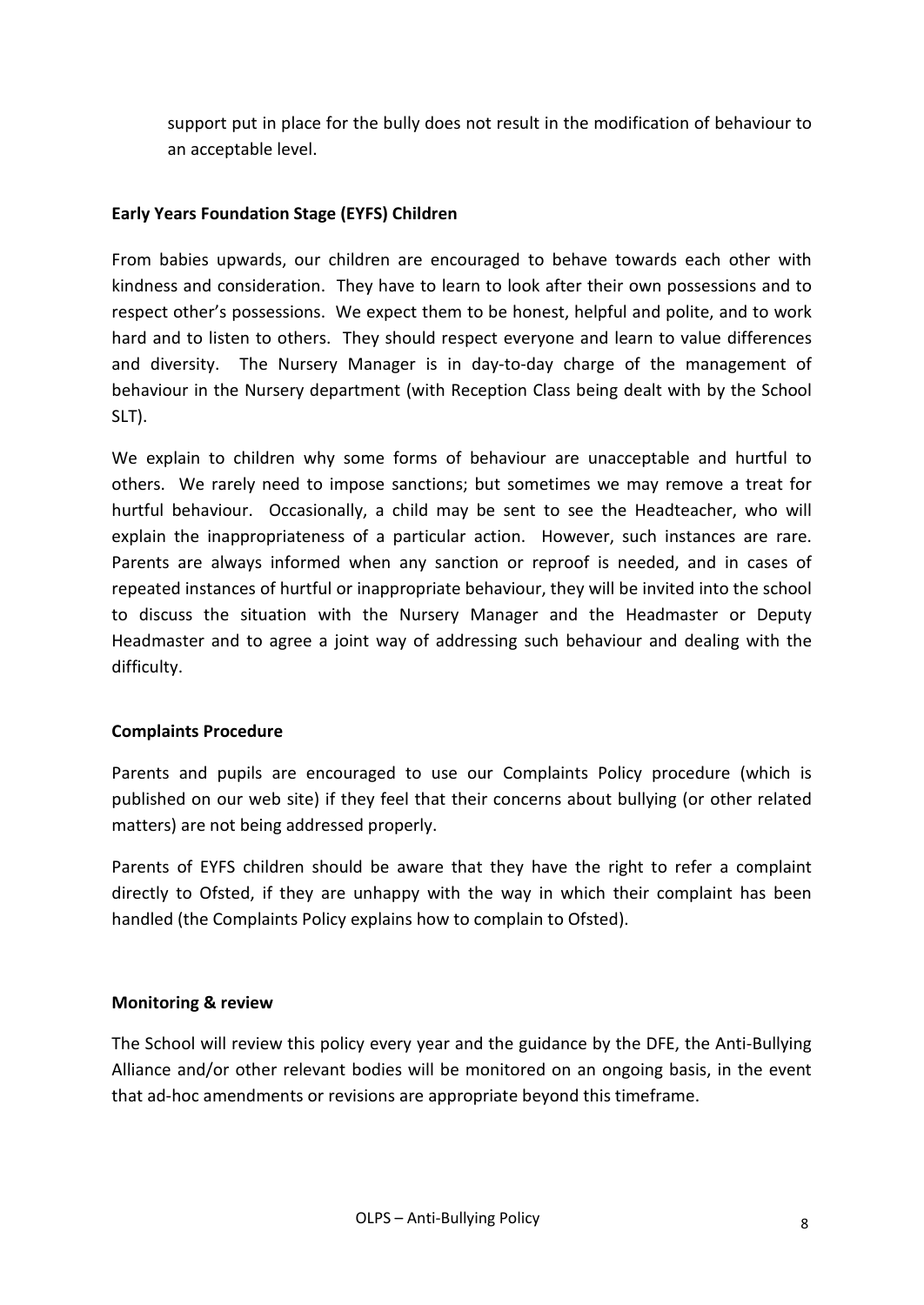**Reviewed: 26 July 2021** 

**Signed:**

 $\mathscr N$ 

**Simon Cassell Deputy Headteacher**

**To be reviewed: 12 months from "Reviewed" date**